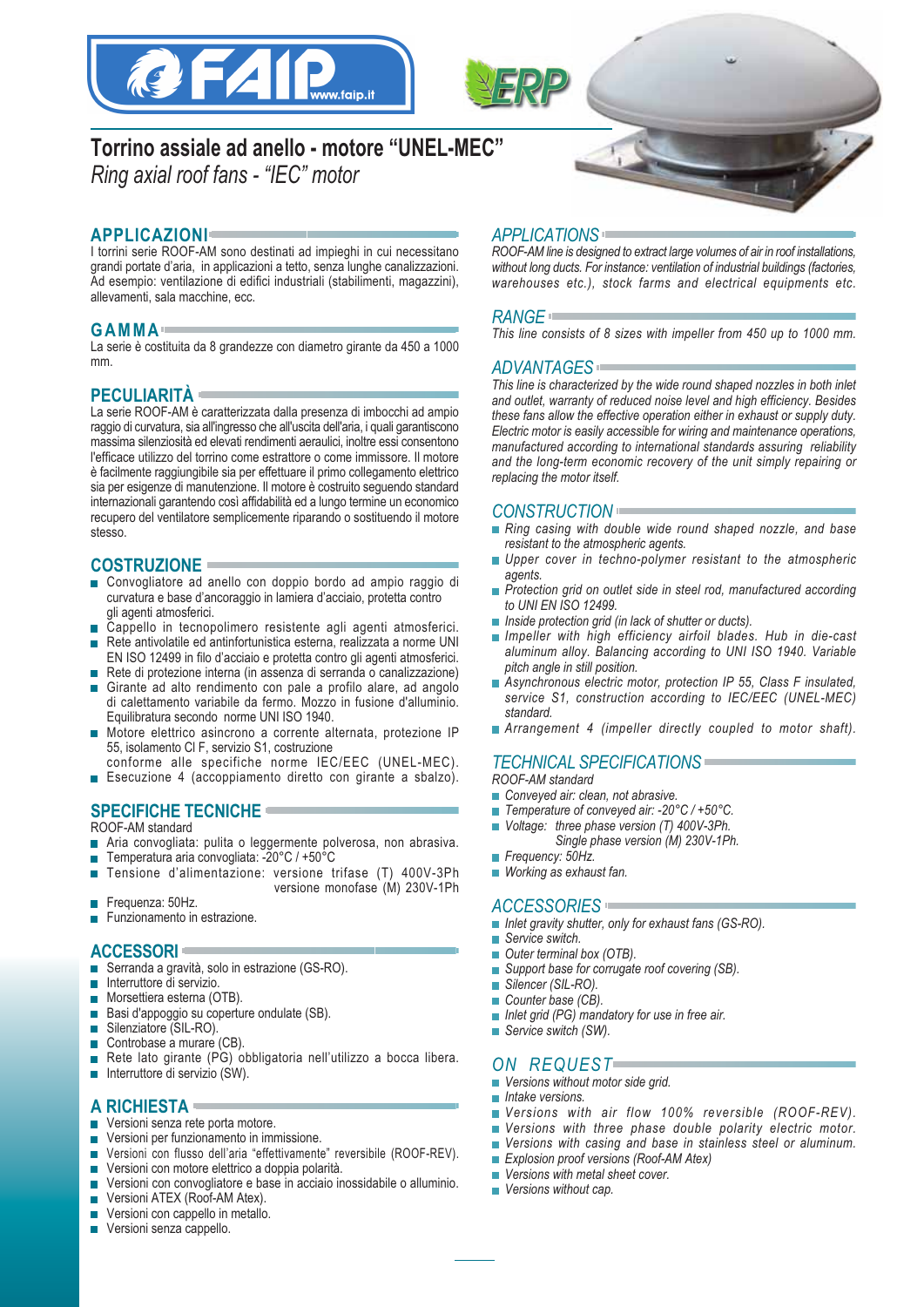

# **Prestazioni**



#### 1 mm H2O= 9,8 Pa

# **ROOF-AM**

# *Performances*

Le prestazioni indicate nei diagrammi si riferiscono ad aria alla lamerarana al a fierara di 15°C ed all'altitudine di Omt s.l.m., e sono state ottenute in installazioni di tipo "C" in assenza di reti e accessori.<br>Performa

4 poli/*poles* (**1500 rpm**) - monofase/*mono-phase* (**1Ph-230V 50Hz**)

| <b>Modello</b><br>Model | <b>Portata - Flow rate</b><br>$(m^3/h)$ | Pm<br>(kW) | In max<br>(A) | Mot.<br>(H) | Lp<br>dB(A) |
|-------------------------|-----------------------------------------|------------|---------------|-------------|-------------|
| 454 M                   | 6.000                                   | 0.25       | 1.8           | 71          | 59          |
| 504 M                   | 7.000                                   | 0.37       | 3.3           |             | 63          |

### 4 poli/*poles* (**1500 rpm**) - trifase/*three-phase* (**3Ph-400V 50Hz**)

| <b>Modello</b><br><b>Portata - Flow rate</b><br>$(m^3/h)$<br>Model |       | Pm<br>(kW) | In max<br>(A) | Mot.<br>(H) | Lp<br>dB(A) |    |
|--------------------------------------------------------------------|-------|------------|---------------|-------------|-------------|----|
|                                                                    | 454 T | 6.000      | 0.25          | 0,8         | 71          | 59 |
|                                                                    | 504 T | 7.500      | 0.55          | 1,6         | 80          | 63 |
|                                                                    | 564 T | 10.500     | 0.75          | 2           | 80          | 66 |
|                                                                    | 634 T | 12.500     | 1,1           | 2.8         | 90S         | 70 |





#### 6 poli/*poles* (**1000 rpm**) - trifase/*three-phase* (**3Ph-400V 50Hz**)

| <b>Modello</b><br>Model | Portata - Flow rate<br>$(m^3/h)$ | Pm<br>(kW) | In max<br>(A) | Mot.<br>(H) | Lp<br>dB(A) |
|-------------------------|----------------------------------|------------|---------------|-------------|-------------|
| 566 T                   | 6.900                            | 0.25       |               | 71          | 56          |
| 636A T                  | 9.000                            | 0.37       | 1.3           | 80          | 60          |
| 716AT                   | 13.500                           | 0.75       | 2,2           | 90          | 61          |
| 806 T                   | 20,000                           | 1,5        | 4             | 100         | 62          |
| 906 T                   | 25,000                           | 1,5        | 4             | 100         | 69          |
| 1006 T                  | 30.000                           | 2,2        | 5             | 112         | 72          |

| 8 poli/poles (750 rpm) - trifase/three-phase (3Ph-400V 50Hz) |                            |      |        |      |      |  |
|--------------------------------------------------------------|----------------------------|------|--------|------|------|--|
| <b>Modello</b>                                               | <b>Portata - Flow rate</b> | Pm   | In max | Mot. | Lp   |  |
| Model                                                        | $(m^3/h)$                  | (kW) | (A)    | (H)  | dB() |  |

| Model   | $(m^{\circ}/h)$ | (KW) | (A) | (H) | dB(A) |
|---------|-----------------|------|-----|-----|-------|
| 808B T* | 16.500          | 0.75 | 2.3 | 100 | 57    |
| 908AT   | 18,800          | 0.75 | 2.3 | 100 | 63    |
| 1008AT  | 22,500          | 11   | 3.4 | 100 | 68    |

\* Solo per esportazione extra U.E - *\* Only for-non Europeans market*

Tolleranze: prestazioni aerauliche e rumorosità rientrano nelle tolleranze indicate nella norma DIN 24166, Classe 2 *Tolerances: perfomance and sound power levels within the tolerances allowed by the DIN 24166 standard for Class 2.*

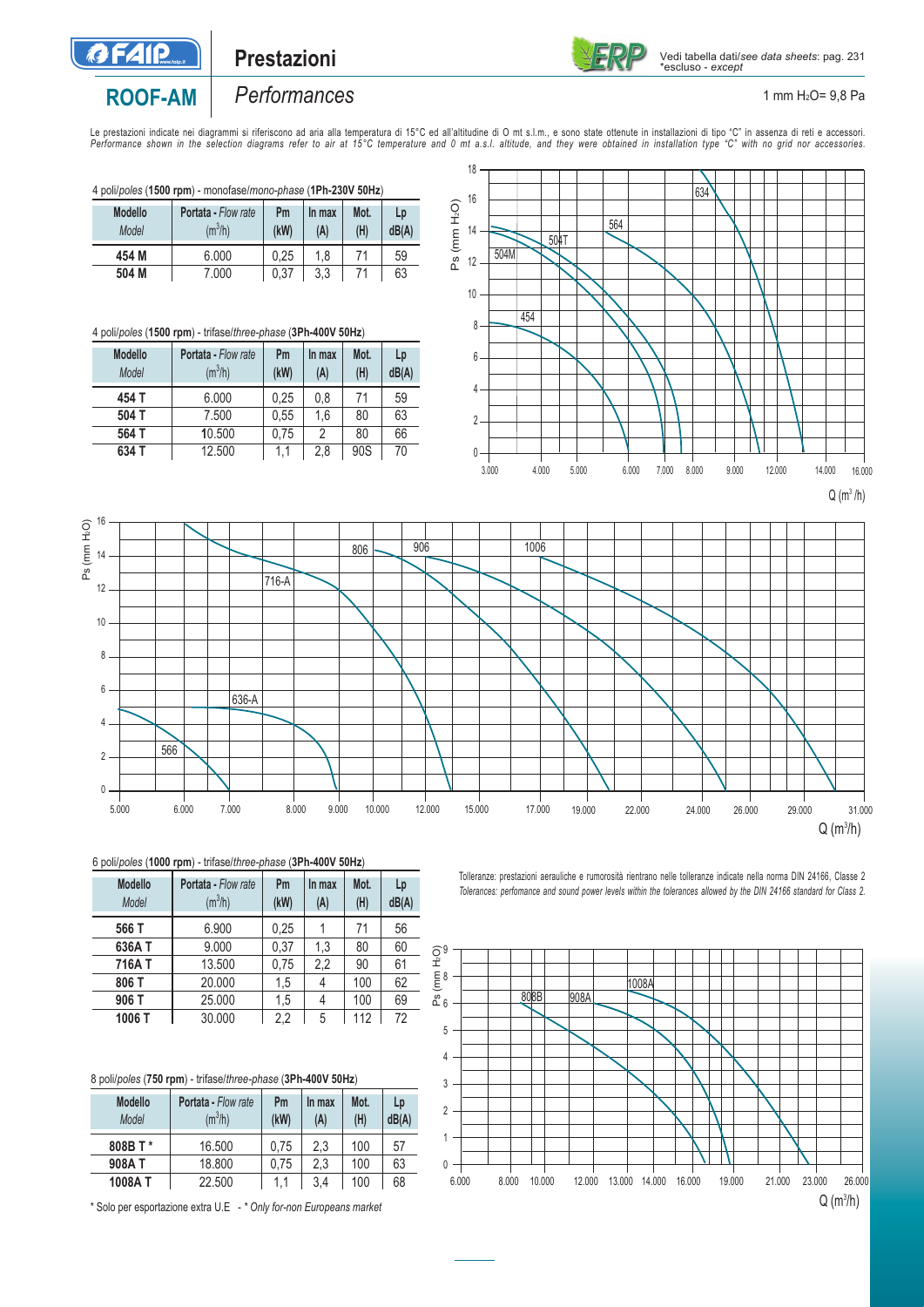

**ROOF-AM** 

# **Rumorosità**

*Noise level*

**Livello Pressione Sonora Lp dB(A) 6m**

*Sound Pressure Level Lp dB(A) 6m*











**ROOF-AM 636 A**







**ROOF-AM 906**







**ROOF-AM 908 A**



  $\Omega$ dB(A) 59 61 61 62 59 54 **ROOF-AM 1008 A** 63 125 250 500 1k 2k 4k 8k Total Hz

"Tutte le unità di ventilazione, secondo il Regolamento Europeo 1253/14, devono essere azionate tramite variatore di velocità a seconda della tipologia del motore elettrico . L'indicazione del variatore è riportata nella documentazione dell'unità di ventilazione medesima" *"All the ventilation units, according to EU Rule 1253/14, must be equipped with variable speed drive depending by motor type. For the suitable driver please refer to the technical documentation of the unit itself"*

Attenzione: il livello di pressione sonora è riferito ad una misurazione onnidirezionale in campo libero a 6 m dal ventilatore con aspirazione canalizzata e mandata libera. *Attention: sound pressure level is measured in free field at 6 m from the fan, in any direction, with ducted inlet and free outlet.*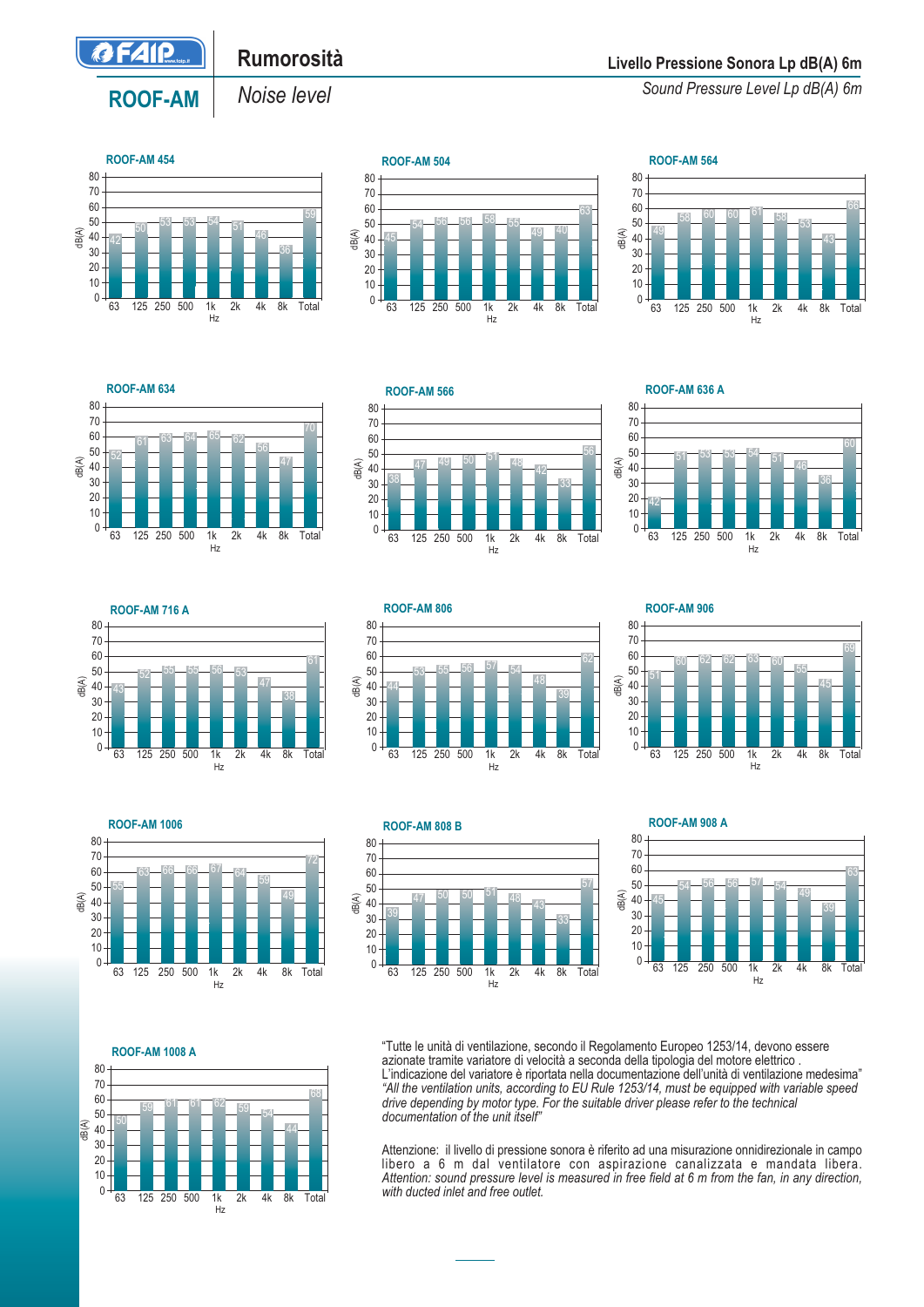

# **Dimensioni**

**ROOF-AM** 

*Dimensions*

| <b>Model</b> | ØA                                | <b>BxB</b> | CxC  | ØD   | Е   | ØF | kg* |
|--------------|-----------------------------------|------------|------|------|-----|----|-----|
| 45           | 460                               | 650        | 600  | 1000 | 450 | 10 | 30  |
| 50           | 510                               | 760        | 710  | 1000 | 450 | 10 | 38  |
| 56           | 570                               | 760        | 710  | 1000 | 450 | 10 | 42  |
| 63           | 640                               | 930        | 870  | 1200 | 500 | 10 | 58  |
| 71           | 710                               | 930        | 870  | 1200 | 500 | 10 | 67  |
| 80           | 815                               | 1150       | 1050 | 1600 | 650 | 12 | 85  |
| 90           | 915                               | 1300       | 1200 | 1600 | 650 | 12 | 110 |
| 100          | 1015                              | 1300       | 1200 | 1600 | 700 | 12 | 140 |
|              | Dimensioni in mm/Dimensions in mm |            |      |      |     |    |     |

(\*) Indicativo/*Indicative*







**1** - Cappello/*Cover*

- **2** Staffe/*Brackets*
- **3** Motore/*Motor*
- **4** Rete/*Grid*
- 5 Convogliatore/*Ring casing*
- **6** Base/*Base frame*
- **7** Girante/*Impeller*
- **8** Rete (accessorio) *obbligatorio per l'utilizzo a bocca libera Grid (accessory) mandatory for free air*

## **SERRANDE A GRAVITÀ (GS-RO)**

Le alette della serranda di gravità si aprono con il movimento dell'aria a ventilatore acceso e si richiudono per gravità al suo spegnimento evitando dispersioni di calore.



## *GRAVITY SHUTTERS (GS-RO)*

*Blades of the shutter are opened by the airflow when the fan is operating and they shut by gravity when the fan stops, thus avoiding heat waste.*

| <b>Model</b>    |      | B   | kg* |
|-----------------|------|-----|-----|
| <b>GS-RO 45</b> | 530  | 150 | ჩ   |
| GS-RO 50-56     | 690  | 150 | 9   |
| GS-RO 63-71     | 805  | 150 | 10  |
| <b>GS-RO 80</b> | 990  | 150 | 13  |
| GS-RO 90-100    | 1160 | 150 | 15  |

Dimensioni in mm/*Dimensions in mm* (\*) Indicativo/*Indicative*